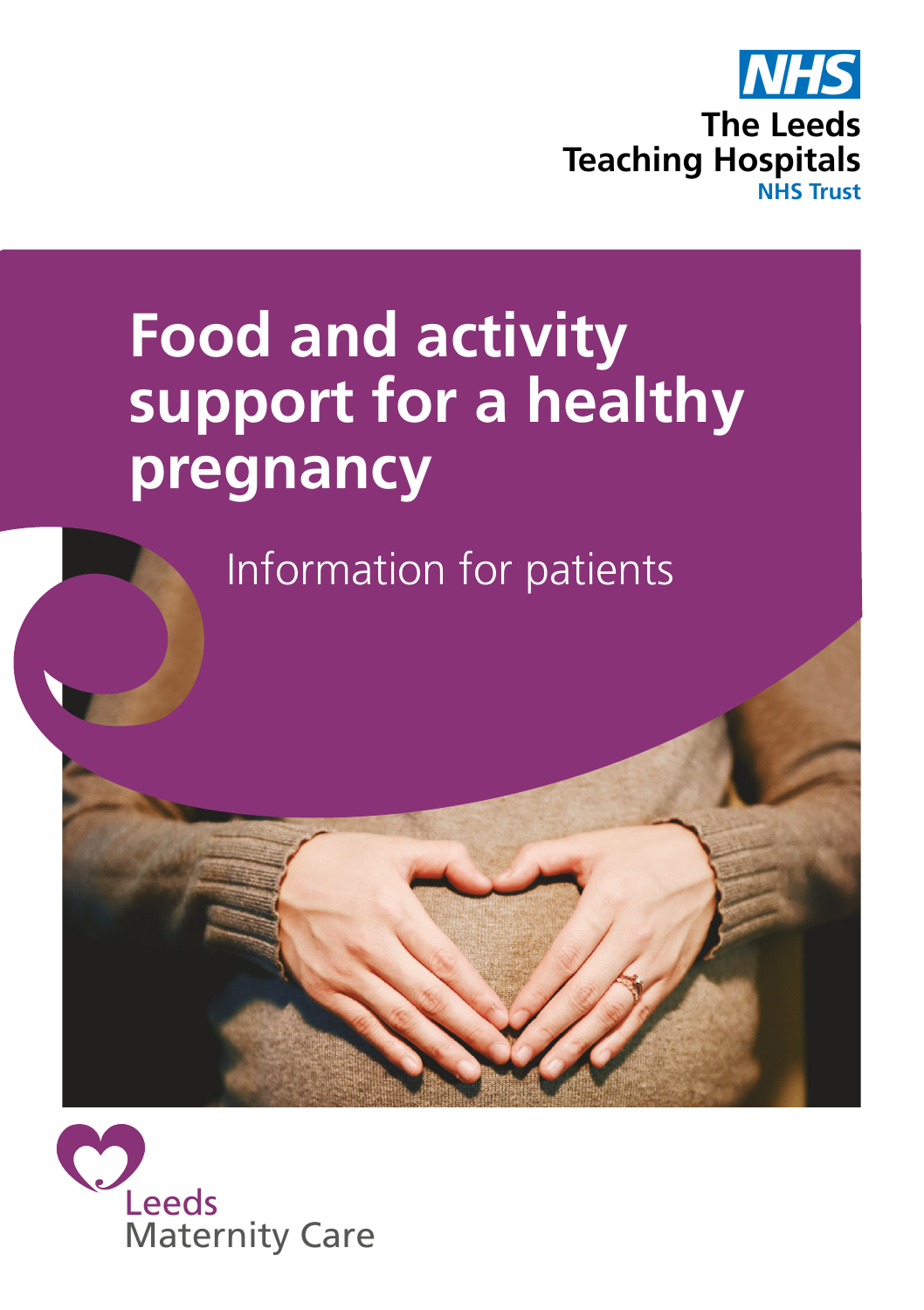### **Introduction**

Being healthy before, during and after pregnancy is very important for your physical, emotional and mental wellbeing. This leaflet provides links and additional support to help you lead a healthy lifestyle in pregnancy and beyond. Being healthy before and during pregnancy gives your baby the best start in life and helps to reduce pregnancy complications.

### **Eatwell guide**

Eating a balanced and healthy diet before you become pregnant and during your pregnancy ensures your baby has access to the energy and

nutrients they need to grow and develop well. The link below provides more information on eating well and will help you to make healthy food choices.

**https://www.nhs.uk/live-well/eat-well/the-eatwell-guide/** 

### **Vitamin Supplements**

Eating a healthy, varied diet in pregnancy will help a person get most of the vitamins and minerals they require. However, it is recommended that all pregnant people:

• Take folic acid before they become pregnant and for the first 12 weeks of pregnancy. The usual dose to take is 400 micrograms daily and can be found in all pregnancy multivitamin tablets. Some people may be advised to take a higher prescribed dose of folic acid (5 milligrams daily) if they have certain risk factors. Taking folic acid helps to reduce the risk of problems in the baby's development in the early weeks of pregnancy. A GP or midwife can advise on the dose required for your individual circumstances.

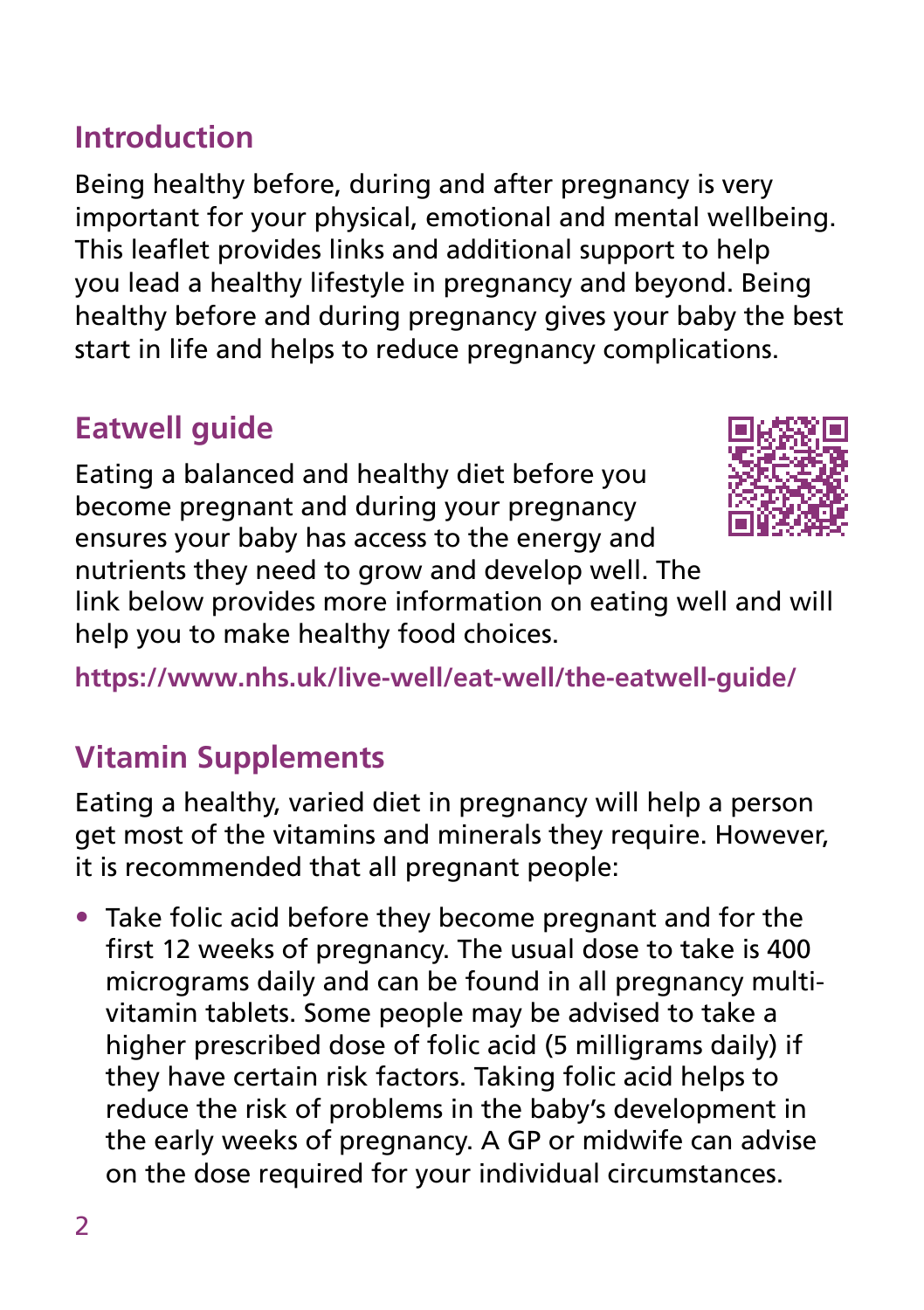• Take a vitamin D supplement of 10 micrograms daily throughout pregnancy and breastfeeding. This will ensure a baby has enough vitamin D for the first few months of life and contribute to healthy strong bone development. Again this is found in all pregnancy multi-vitamin preparations. You may be advised to take a higher supplement of vitamin D in pregnancy if you are particularly at risk of low levels, and may require it in combination with calcium supplement if you have a higher chance of developing pre-eclampsia.

### **Maintaining an active lifestyle**

Being physically active in pregnancy is considered safe and healthy with benefits for both you and your baby. The more active and fit you are during pregnancy, the easier it will be for you to adapt to your changing shape as pregnancy progresses. There is some evidence that active women are less likely to experience problems in later pregnancy and labour. Keeping up normal daily physical activity or exercise for as long as you feel comfortable is considered safe. If you are new to being active, start gently and build up slowly. You may want to consider avoiding contact sports during pregnancy to prevent falls and bumps.

### **The following info-graphics provide advice and ideas on being active in pregnancy and after childbirth:**

**https://assets.publishing.service.gov.uk/ government/uploads/system/uploads/ attachment\_data/file/1054538/physical-activityfor-pregnant-women.pdf**

**https://assets.publishing.service.gov.uk/ government/uploads/system/uploads/ attachment\_data/file/1054567/postpartum\_ infographic.pdf**



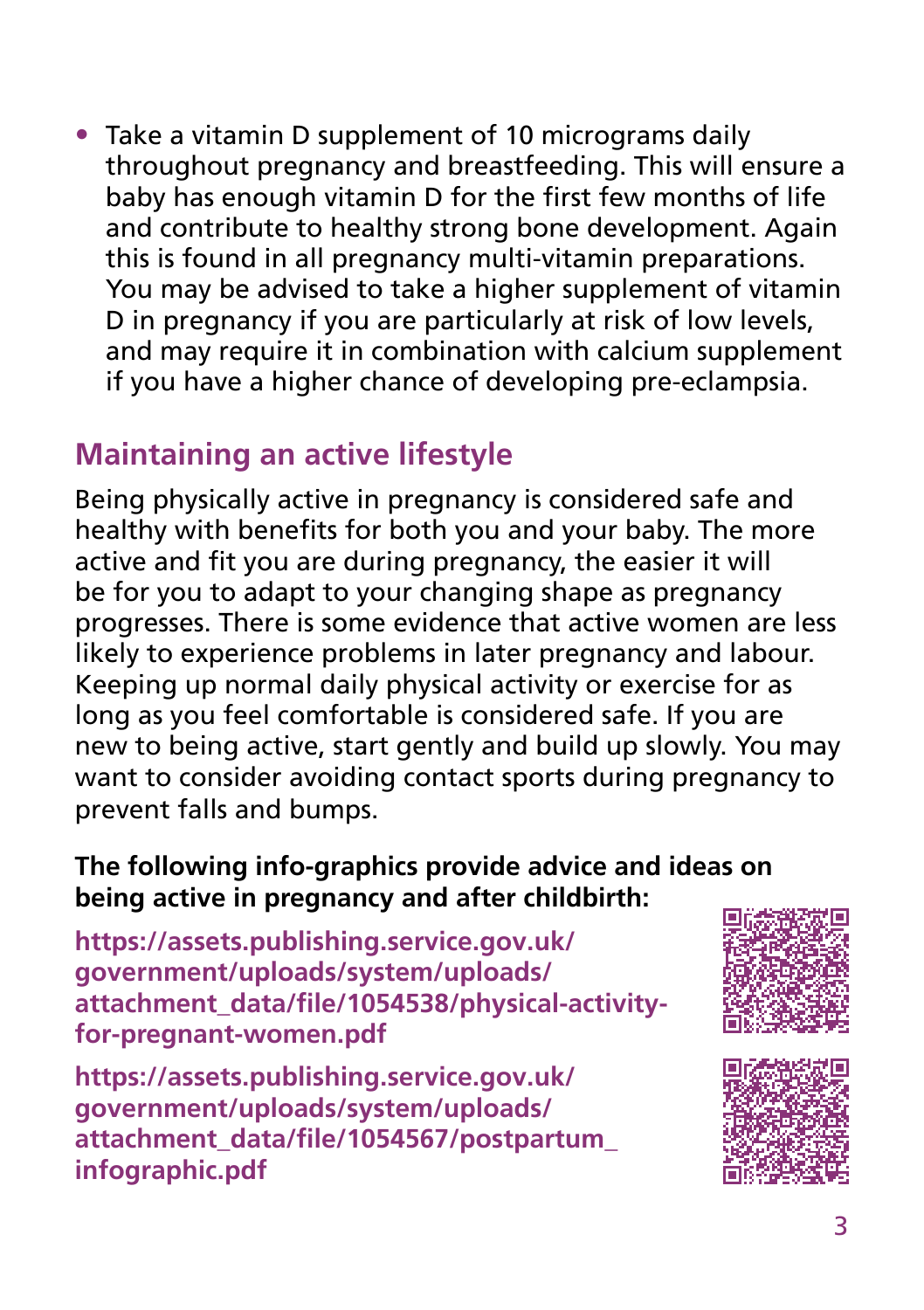### **One you leeds**

One You Leeds is a health improvement service that provides access to a range of healthy living services for residents of Leeds. These services include support with moving more, eating better,

cooking well, managing your weight and being smoke-free. You can self-refer to any aspect of the service yourself on the website or you can ask to be referred by a health professional such as your midwife, health visitor or GP.

**https://oneyouleeds.co.uk/**

## **Healthy weight**

Most women who are overweight have a straightforward pregnancy and birth and have healthy babies. However, being overweight or obese does increase the risk of complications to

both you and your baby. The support on offer within this leaflet you are reading and health professionals who work with you can help you to reduce some of these risks. Further information can also be found through the Royal College of Obstetricians and Gynaecologists (RCOG) website link below.

**https://www.rcog.org.uk/en/patients/patient-leaflets/beingoverweight-pregnancy-after-birth/** 

### **Start 4 life**

The start4life website is an excellent trusted NHS resource for help and advice during pregnancy, birth and parenthood. Here you can find evidencebased information on maintaining a healthy

lifestyle in pregnancy and beyond, as well as infant feeding. You can sign up for email tips and advice sent straight to your inbox to support you throughout pregnancy and parenthood.

**https://www.nhs.uk/start4life/**





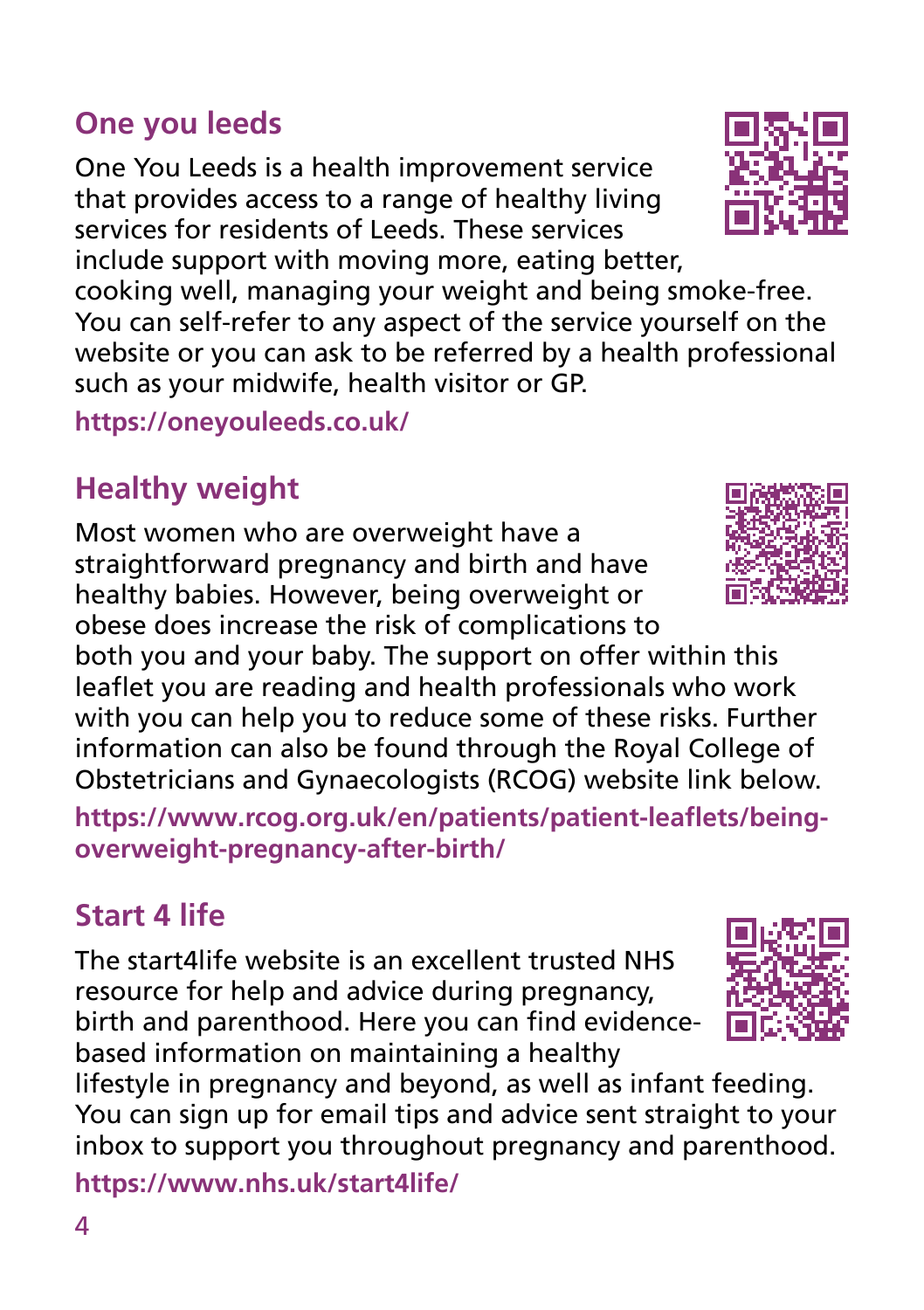### **Tommy's**

Tommy's provides reliable information for parentsto-be. Tommy's is a pregnancy charity that fund vital research into improving pregnancy safety. Here you will find a supportive pregnancy hub with lots

of information on all aspects of pregnancy and birth. There is a section in the pregnancy hub on optimizing preconception health (your health before becoming pregnant) and healthy eating and physical activity during pregnancy.

**https://www.tommys.org/**

# **Baby buddy app**

Baby buddy is a free phone app for parents and parents-to-be. Baby Buddy covers everything from pregnancy up until your baby is a few months old. It is available to download for free on smart

phones via the app stores and will provide you with valuable information and support on the go.

**https://familyinformation.leeds.gov.uk/families/baby-buddy**

## **Healthy start**

Healthy start vouchers are available for some pregnant people and children under the age of four. Healthy start vouchers can be used to purchase milk and fresh and frozen fruit and vegetables.

Vouchers can also be exchanged for multi-vitamins. The website below has further information on the scheme and you can also speak to your midwife for more information.

**https://www.healthystart.nhs.uk/** 





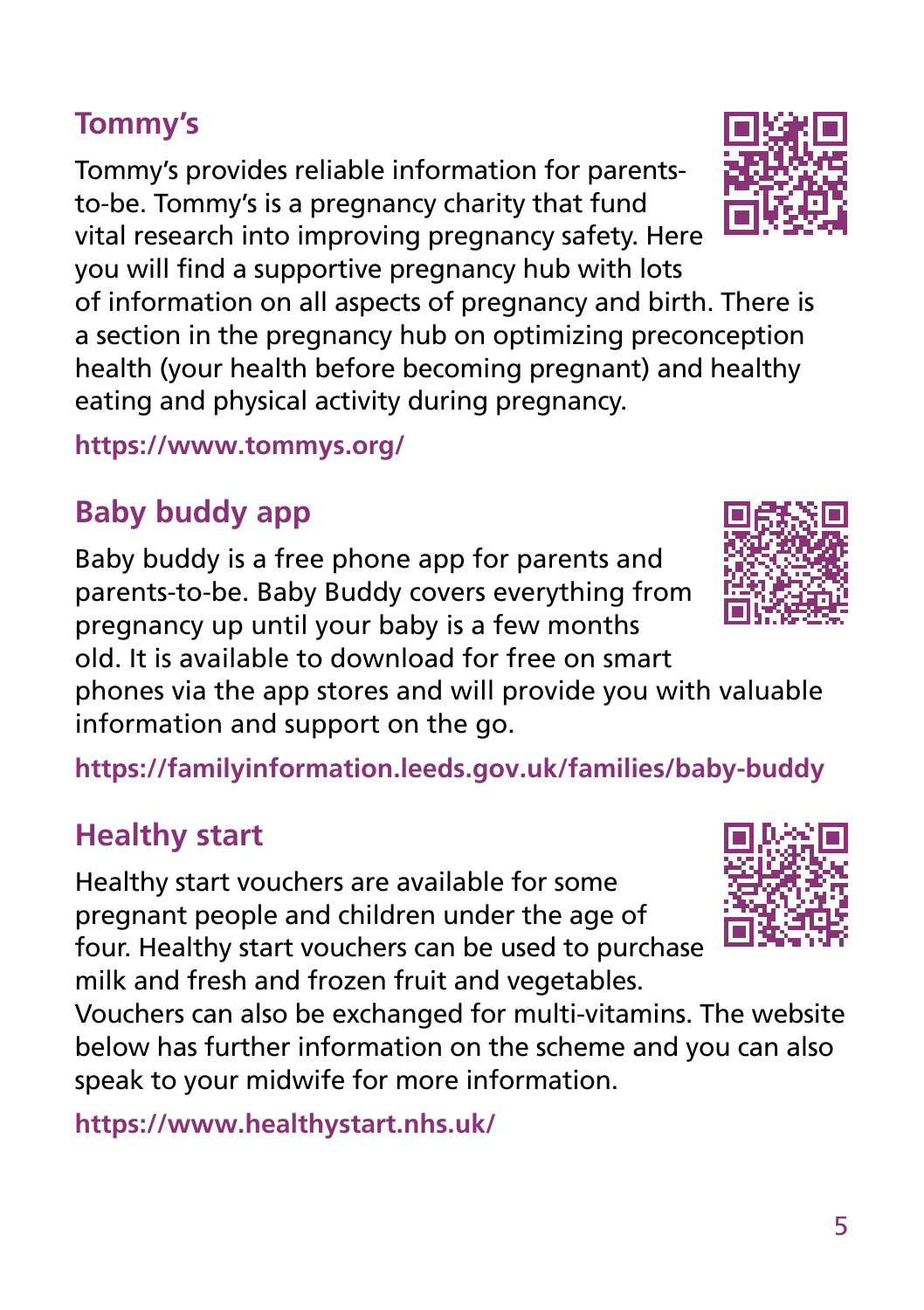lead a healthy and physically active life. The Leeds Mental Wellbeing Service provides support and therapies

Looking after our mental wellbeing is very important too. Mental wellbeing has a big impact on healthy lifestyle choices and the motivation to for mental wellbeing concerns- such as anxiety, stress and depression. The service offers a wide range of support, including group and individual sessions, online classes, one-off

sessions and instant online resources. You can find out more

**https://www.leedscommunityhealthcare.nhs.uk/our-services-**

**https://www.henry.org.uk/**

### **Leeds girls can**

Leeds Girls Can is available to help you identify safe and fun ways to enjoy being active in Leeds before, during and after pregnancy.

**https://active.leeds.gov.uk/leedsgirlscan** 

**Leeds mental wellbeing service**

and self-refer through the website.

**a-z/leeds-mental-wellbeing-service/home/**

# **Henry**

Henry is an award winning programme that supports families to give children the very best start in life. HENRY practitioners will support you to make positive lifestyle changes that will

benefit the physical, dietary and emotional wellbeing of your whole family. Programmes are free for families with children under five years old and take place in Leeds. You can access this programme by contacting your local children's centre or health visitor.





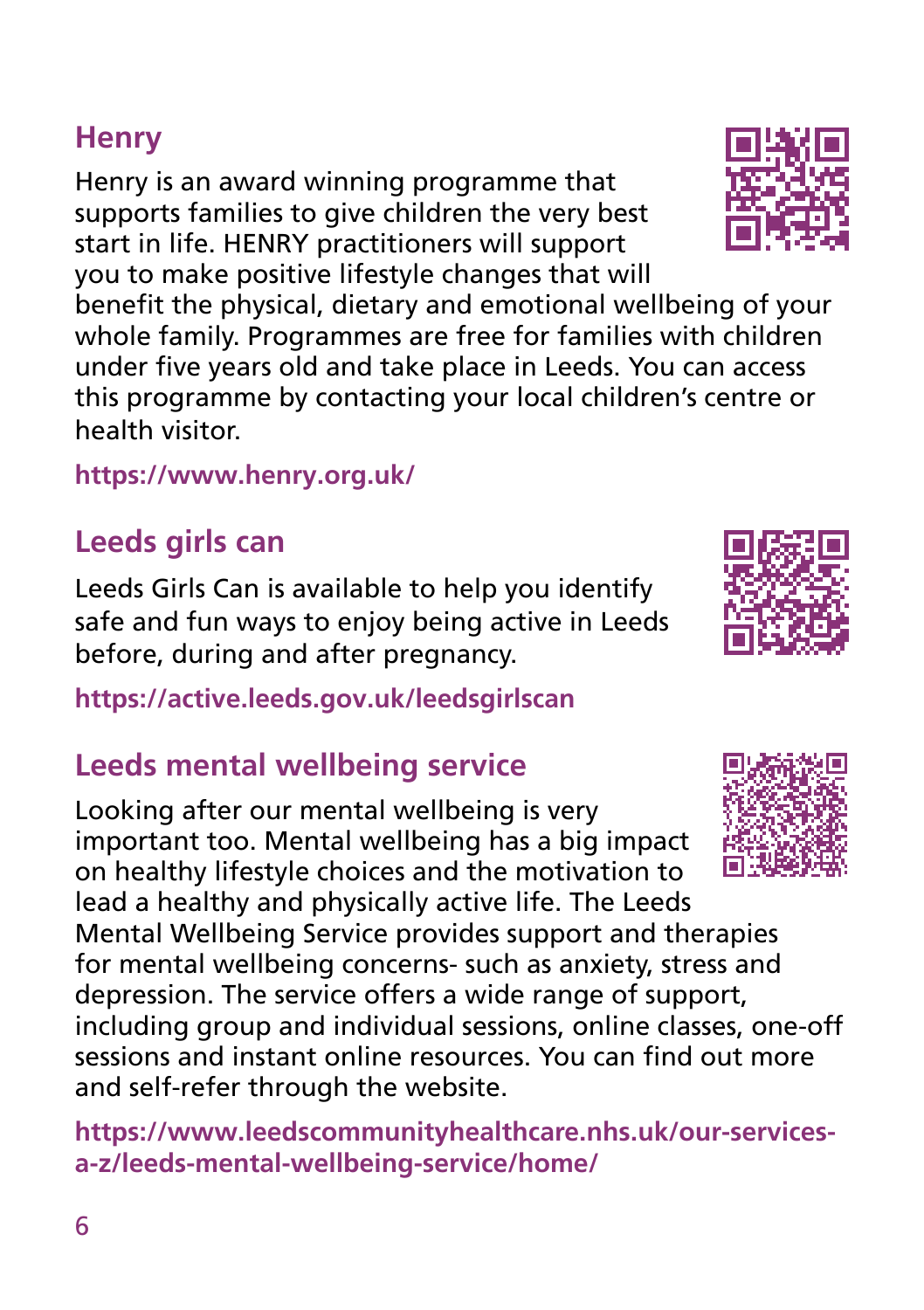### **Future family planning**

Preconception health is a person's health before they become pregnant. Having preconception care can improve your chances of getting pregnant,

and the health and wellbeing of yourself and your baby. Unplanned pregnancies are at a greater risk of preterm birth and low-birth-weight babies. If you are considering having a baby in the future, it is important to discuss this with your GP or local family planning clinic to see how you can improve your preconception health. Good preconception health includes considering taking folic acid and vitamin D supplementation, and may include making some changes to your diet and lifestyle and discussing any current medications with a doctor to ensure they are safe in pregnancy. The Tommy's website offers an excellent tool to support with pregnancy planning.

**https://www.tommys.org/pregnancy-information/planningpregnancy/planning-for-pregnancy-tool**